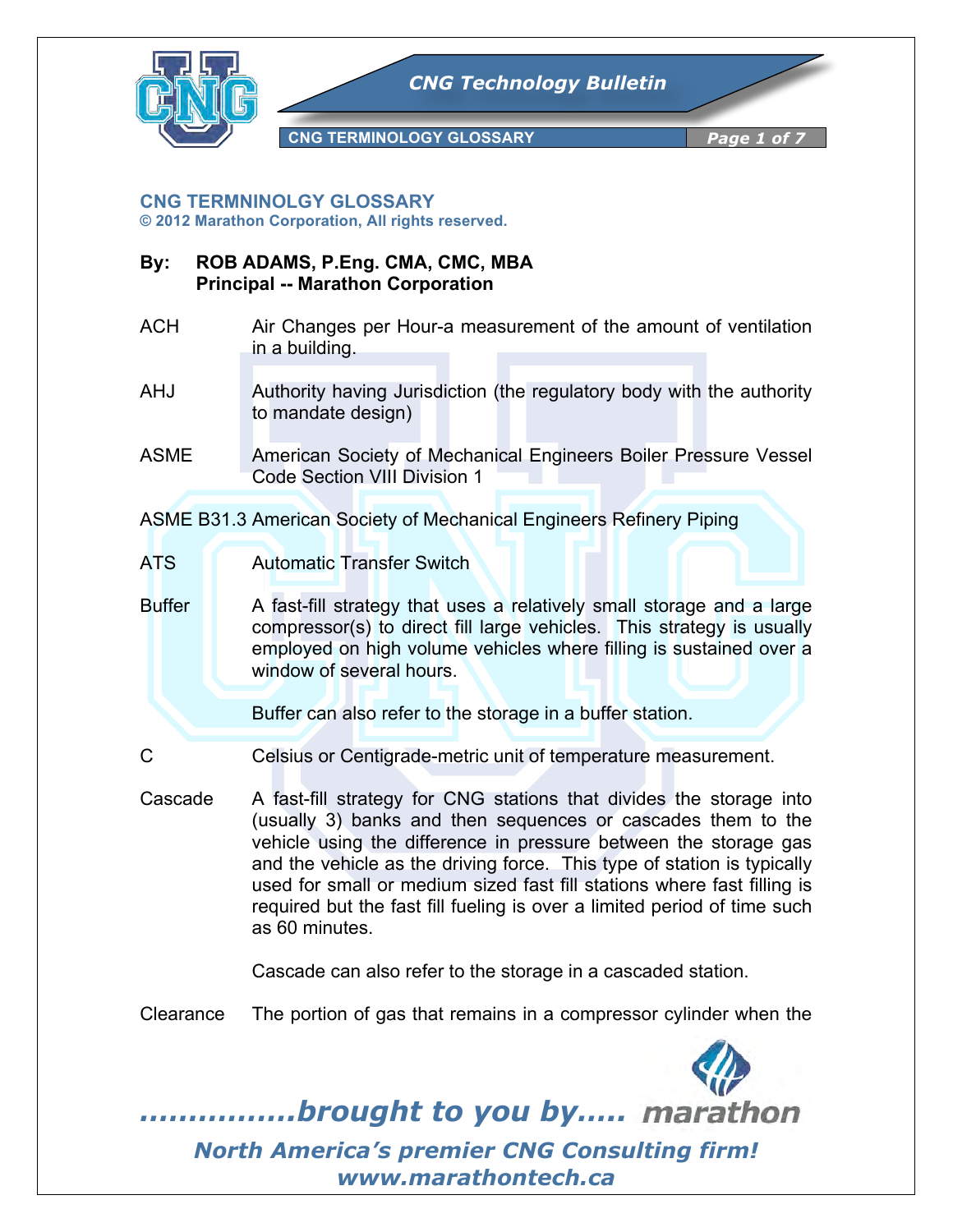

**CNG TERMINOLOGY GLOSSARY** *Page 2 of* 

piston is at top-dead-center. This is also known as the unswept volume.

Clearance adjustment is possible in compressors and is useful in adjusting compressor flow, required horsepower, and in shifting work from one stage to another to lower the temperature in a hot stage of a compressor.

See Volumetric Efficiency.

- CNG Compressed Natural Gas
- Coalescing A type of filter that is used to remove liquid (aerosol) from the gas stream. Coalescing filters flow from the inside of the element to the outside. Note that coalescing filters will not remove oil vapor or water vapor from gas.
- Dew Point The temperature at which moisture begins to condense in natural gas (or any other gas such as air). Dew point is strongly influenced by pressure—as the pressure of CNG rises, its Dew Point also rises thus CNG is more likely to have condensation at high pressure than at low pressure.
- DGE Diesel Gallon Equivalent (the amount of CNG required to provide an amount of energy equal to one USG of diesel fuel).
- DSL Digital Subscriber Line (broadband communication over a phone line)
- Efficiency Usually this refers to mechanical efficiency. It is simply the ratio of worked performed over energy consumed. The mechanical efficiency of a CNG compressor might be 90 percent. This term should not be confused with Volumetric Efficiency (see definition).
- ESD Emergency Shut Down
- FACP Fire Alarm Control Panel—this is the building fire panel
- F Fahrenheit-imperial unit of temperature measurement.

*…………….brought to you by…..*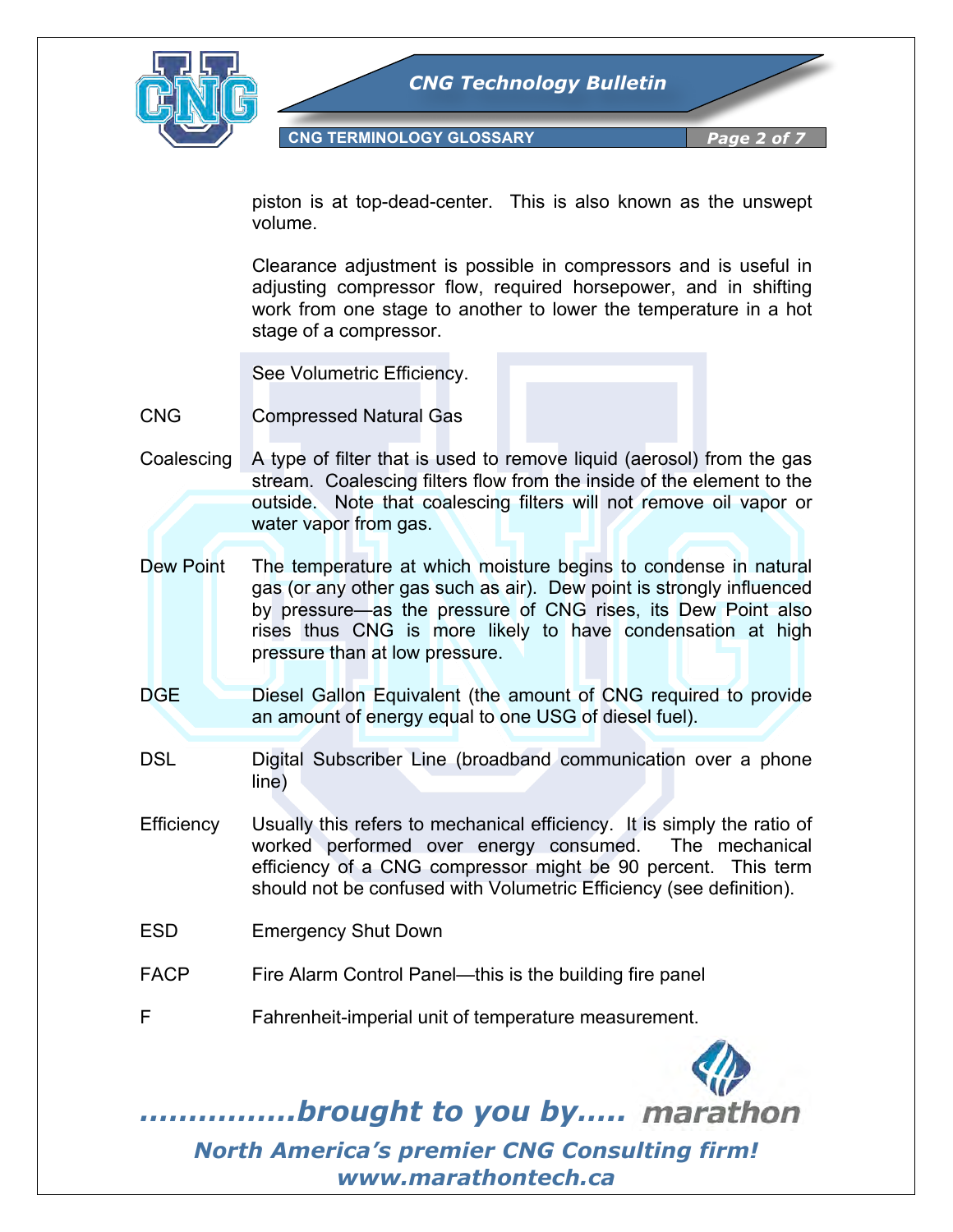

- FPM Feet per Minute-the average piston speed is calculated by multiplying two times the compressor stroke in inches times the RPM then dividing by 12 (inches per foot). The piston speed is the most useful indicator of compressor speed. Most lubricated compressors will be 900 FPM or less. Non lubricated machines should be less than 750 FPM.
- GGE Gasoline Gallon Equivalent (the amount of CNG required to provide an amount of energy equal to one USG of gasoline=5.66 pounds of CNG).
- GTAW Gas Tungsten Arc Welding-commonly referred to as "TIG" welding. This process often used to weld stainless steel. It utilizes an electrode and a shield gas and thus it is commonly an indoor or sheltered welding procedure.
- HVAC Heating Ventilation and Air Conditioning
- **IBC** International Building Code
- IFC International Fire Code
- IMC International Mechanical Code
- IR Infrared-most new combustible gas detection systems now use IR based detectors.
- IS Intrinsically Safe-an electrical rating that ensures that the power in a circuit or device is low enough to avoid ignition of a combustible mixture.
- LCNG Also L/CNG-CNG that is produced by pumping LNG to pressure of approximately 4500 psig then exposing it to higher temperature through a vaporizer and allowing it to vaporize or "boil". The resulting 4500 psig gas is then odorized and stored and dispensed as CNG.
- LEL Lower Explosive Limit (this is 5 percent gas in air by volume—thus



*…………….brought to you by…..*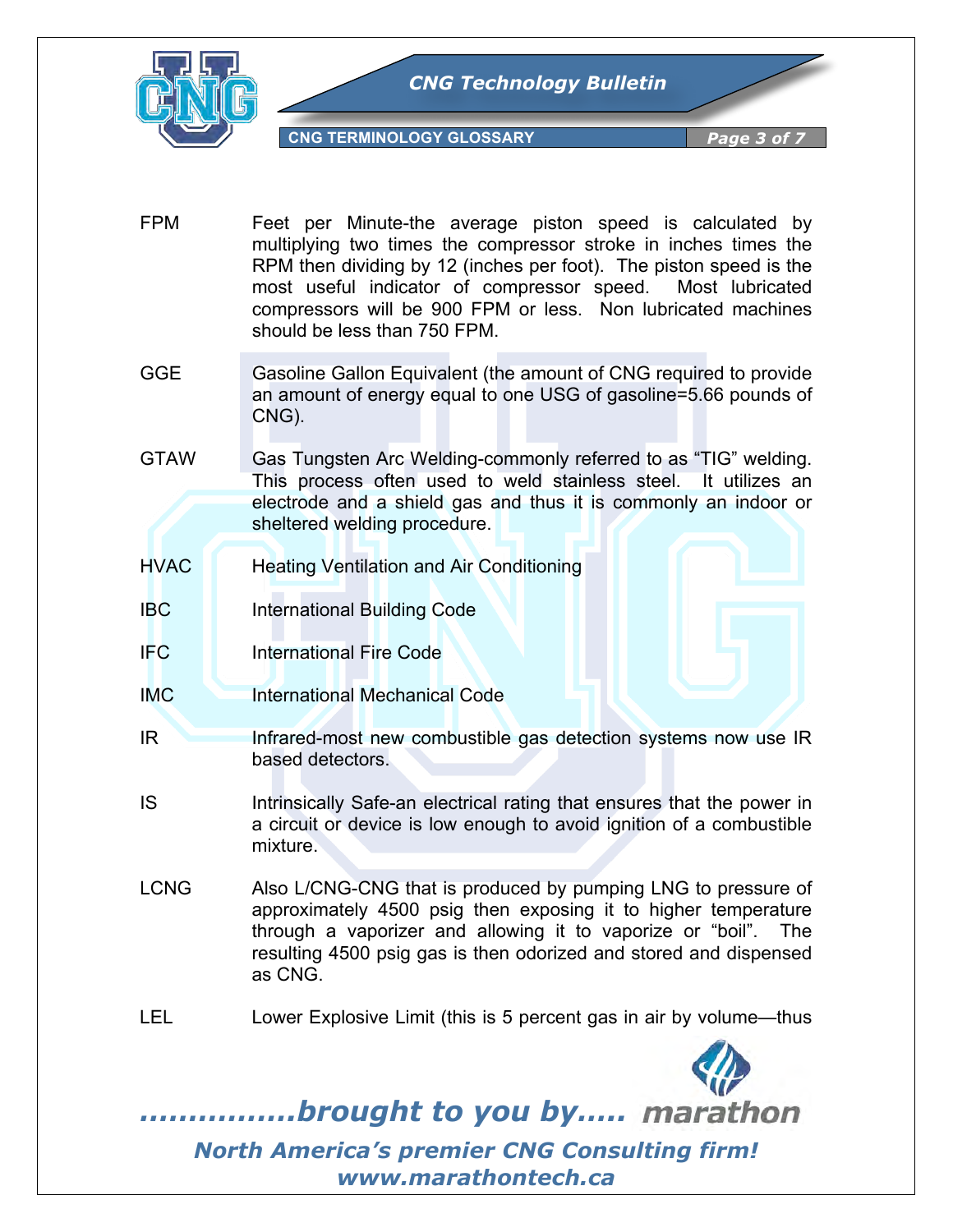

*CNG Technology Bulletin*

**CNG TERMINOLOGY GLOSSARY** *Page 4 of* 

20 percent LEL is 1 percent gas in air by volume)

- LNG Liquefied Natural Gas-gas at less than -260F and usually 80 psig to 100 psig.
- Lubricated Compressor that injects or otherwise intentionally introduces oil into the gas and cylinders to lubricate the moving parts in the upper end of the compressor.
- MCC Motor Control Center-this is a panel that is typically installed to house high motor control and other control equipment related to the CNG compressors at a station.
- MCF **One thousand Standard Cubic Feet**
- MMSCF One million Standard Cubic Feet
- NB The National Board of Boiler and Pressure Vessel Inspectors-the group that verifies compliance with certain aspects of the ASME codes and certifies shops and inspection agencies.
- NFPA 30A National Fire Protection Association Code for Motor Fuel Dispensing Facilities and Repair Garages
- NFPA 52 National Fire Protection Association Vehicular Gaseous Fuel Systems Code—this is the primary code for CNG station and vehicle design.
- NFPA 70 National Electrical Code (NEC)
- NFPA 780 Standard for the Installation of Lightning Protection Systems
- NGV Natural Gas for Vehicles or Natural Gas Vehicle (depending on context)
- Non-lube A compressor that utilizes self-lubricating plastic rings, packings and valve internals instead of using oil to lubricate these parts. Note that a non-lube compressor is not "oil-free"—it is possible for oil to migrate from the oil lubricated crankcase into the cylinders.



*…………….brought to you by…..*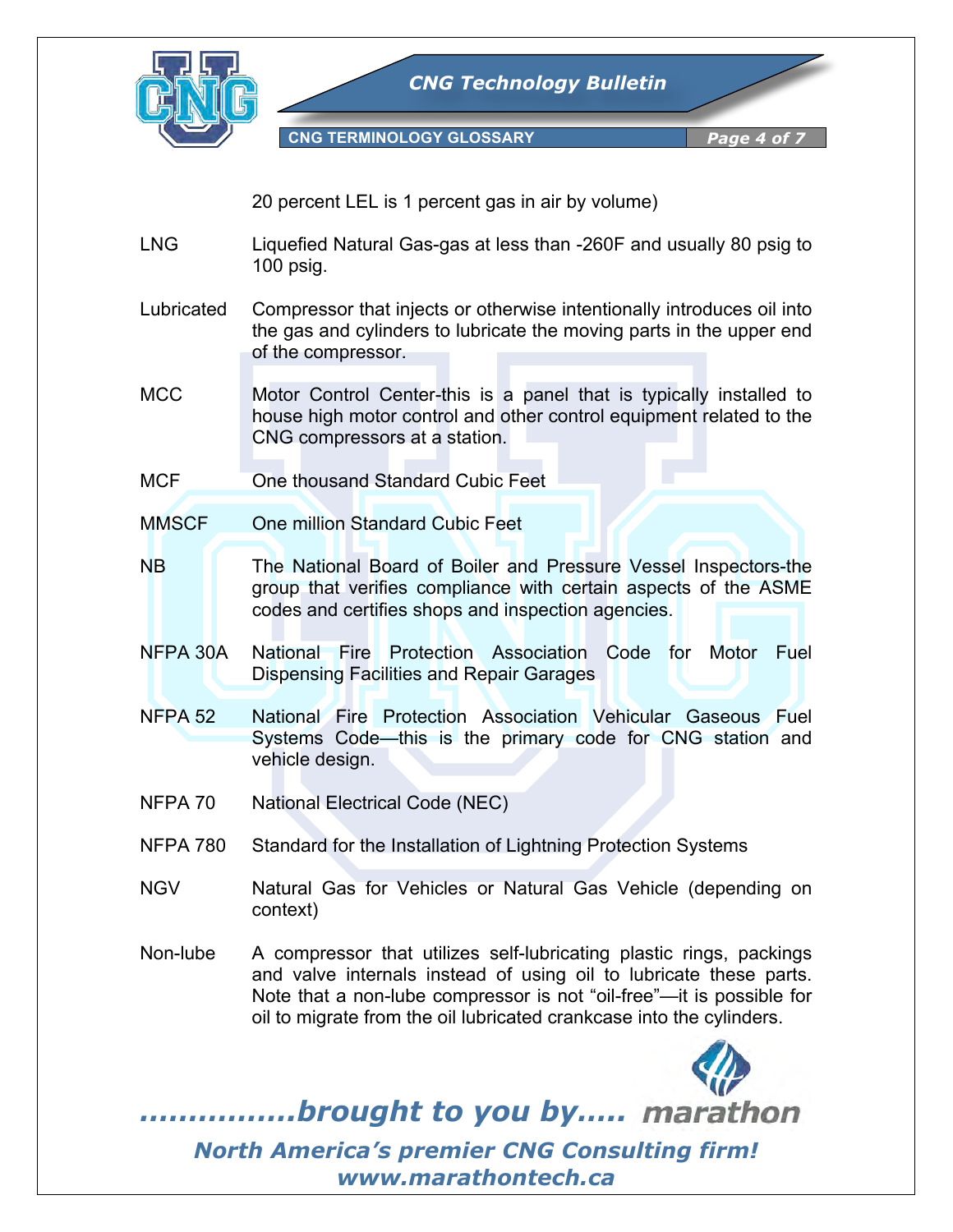

- NRTL Nationally Recognized Testing Laboratory-these labs are responsible to test the safety of components and assemblies. Examples would be Underwriters Laboratories (UL), Canadian Standards Association (CSA), Factory Mutual (FM)…
- Odorize The addition of Mercaptan to natural gas to provide the distinctive smell of rotten eggs. Gas must be odorized to a concentration such that the average person can smell it at 20 percent LEL which is equivalent to one percent gas in air.
- Oil-free A compressor with no oil in the cylinders or crankcase. There are only a small number of Oil-free compressors used in the CNG industry and these are typically low horsepower machines.
- OSHA Applicable standards and regulations by Occupational Safety and Health Administration
- P&ID Piping and Instrumentation Diagram
- Piston Speed See FPM
- PQR Procedure Qualification Record-a record of the testing done to validate a welding procedure.
- **PSI** Pounds per Square Inch-a unit of pressure
- PSIG Pounds per Square Inch Gauge (Atmospheric pressure is 0 psig) the primary unit of pressure used in the North American CNG market.
- Rod Load This describes the net force on the compressor rod exerted by the maximum pressure in the cylinders working against the area of the piston.
- RPM Revolutions per minute-the rotational speed of a CNG compressor. This should not be confused with FPM. The RPM alone does not dictate whether a compressor is considered "low speed" or "high speed".



*…………….brought to you by…..*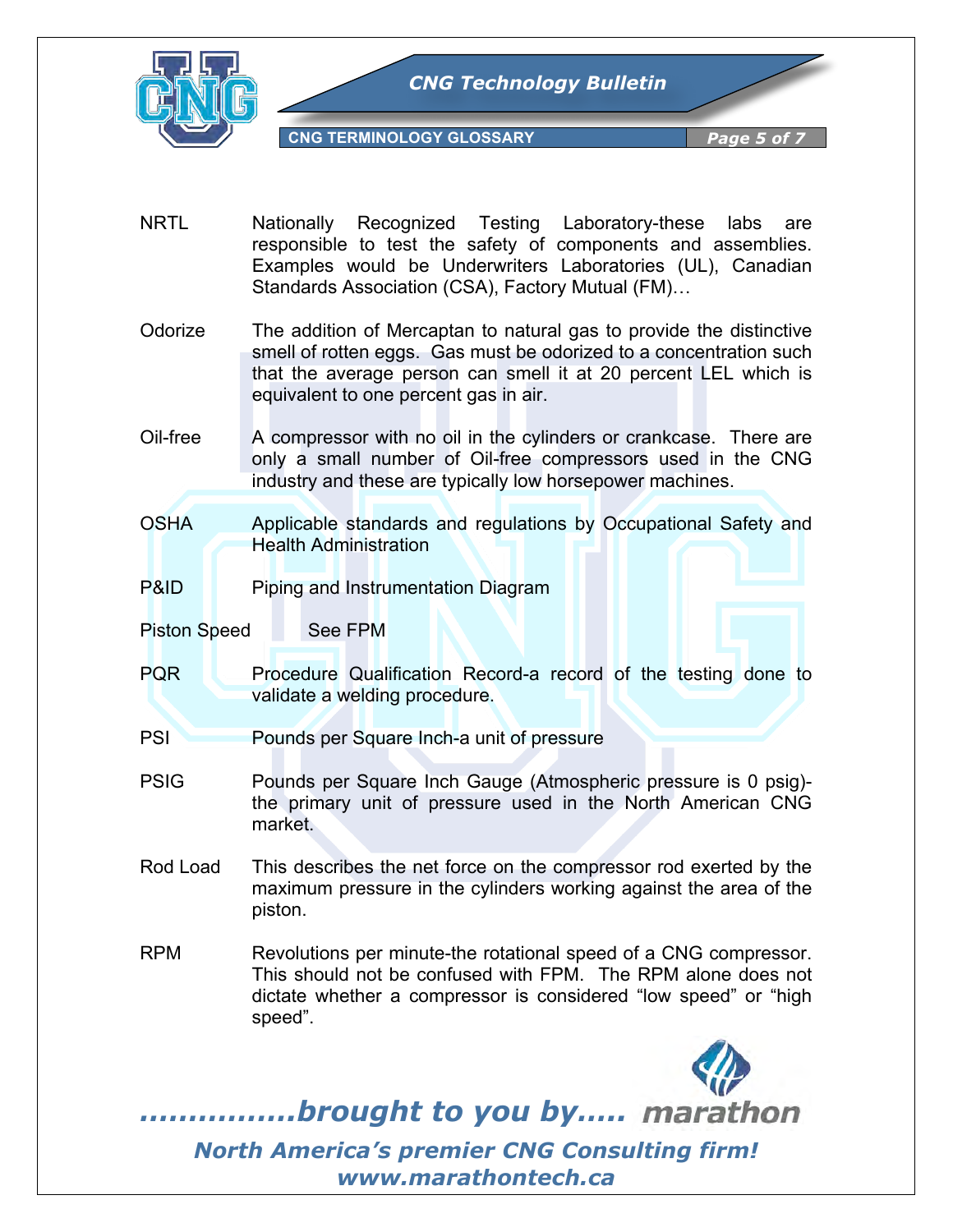

- SAE J1616 The Society of Automotive Engineers published this fuel quality standard to address a number of aspects of the quality of CNG fuel including, most importantly, water content. Note that this standard does not define a maximum oil content of the gas.
- SCADA System Control and Data Acquisition-a computer monitoring system that is used to display station parameters in real time and log certain events.
- SCF Standard Cubic Feet (the volume of gas within one cubic foot at atmospheric pressure and 60 F)
- SCFM Standard Cubic Foot per Minute—the primary unit of flow used to express the capacity of CNG compressors and other components in the North American market.
- SCR Silicon Controlled Rectifier—an electronic controller that reduces the voltage to motors during starting to reduce the current drawn during starting. These are commonly used on motor over 50 horsepower
- SMAW Shielded Metal Arc Welding—often referred to as "stick welding".
- SRV Safety Relief Valve—this is a valve that protects vessels and piping from overpressure. SRVs vent to atmosphere if they are activated.
- Stroke The distance travelled by the compressor piston in half of a revolution.
- Time Fill A fill strategy that allows vehicles to fill directly from a compressor usually overnight
- VFD Variable Frequency Drive— an electronic controller that allows AC motors to operate at a variety of speeds.
- WPS Welding Procedure Specifications
- USG US Gallon—a unit of measurement applied to liquid fuels in this



*…………….brought to you by…..*